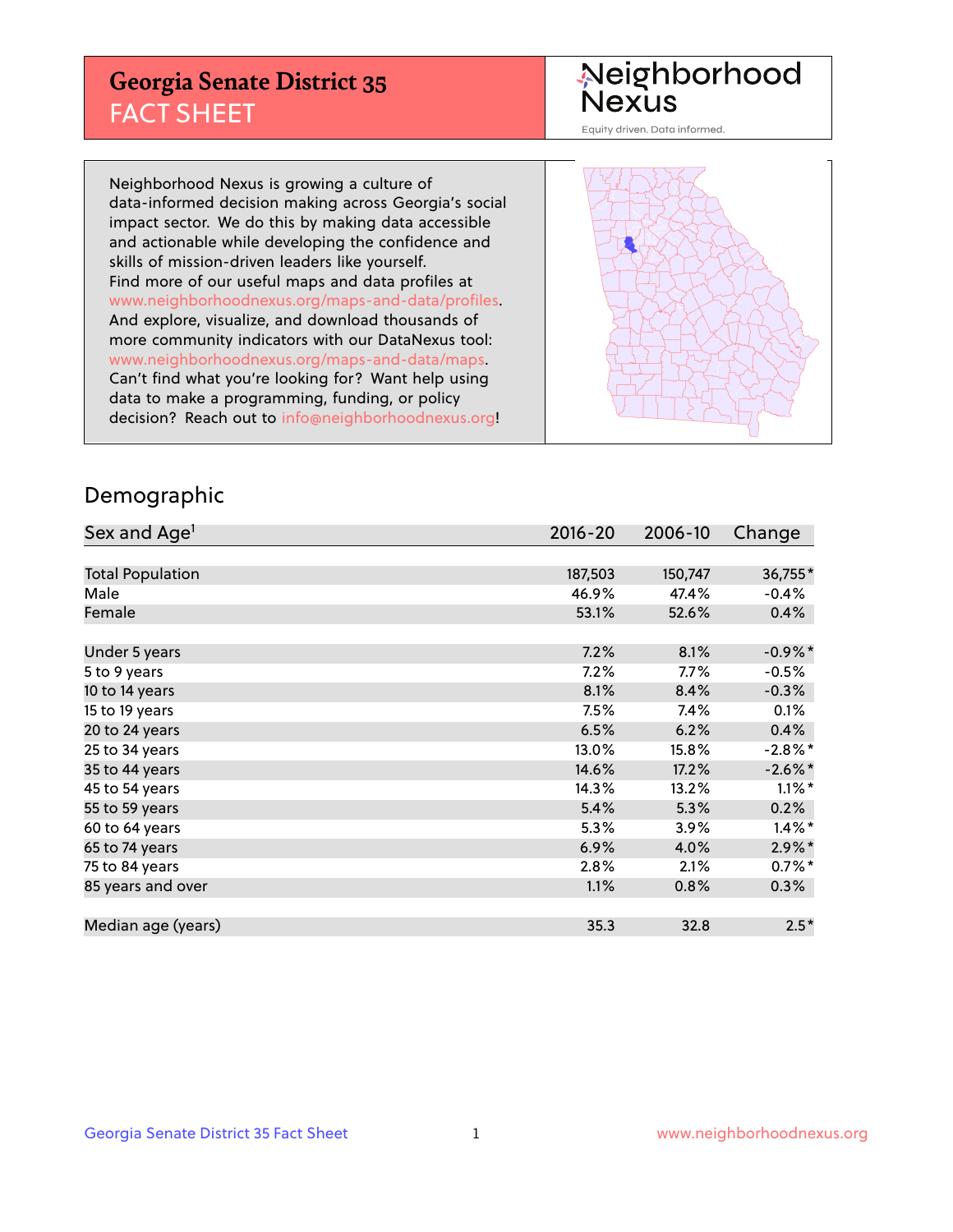## Demographic, continued...

| Race <sup>2</sup>                                            | $2016 - 20$  | 2006-10      | Change            |
|--------------------------------------------------------------|--------------|--------------|-------------------|
| <b>Total population</b>                                      | 187,503      | 150,747      | 36,755*           |
| One race                                                     | 97.4%        | 98.7%        | $-1.3\%$ *        |
| White                                                        | 25.1%        | 35.0%        | $-9.9\%$ *        |
| <b>Black or African American</b>                             | 68.7%        | 59.9%        | $8.7\%$ *         |
| American Indian and Alaska Native                            | 0.1%         | 0.2%         | $-0.1%$           |
| Asian                                                        | 0.9%         | 1.2%         | $-0.3%$           |
| Native Hawaiian and Other Pacific Islander                   | 0.0%         | 0.0%         | 0.0%              |
| Some other race                                              | 2.6%         | 2.3%         | 0.2%              |
| Two or more races                                            | 2.6%         | 1.3%         | $1.3\%$ *         |
| Race alone or in combination with other race(s) <sup>3</sup> | $2016 - 20$  | 2006-10      | Change            |
|                                                              |              |              |                   |
| Total population                                             | 187,503      | 150,747      | 36,755*           |
| White                                                        | 27.2%        | 35.9%        | $-8.7%$ *         |
| <b>Black or African American</b>                             | 70.1%        | 60.9%        | $9.2\%$ *         |
| American Indian and Alaska Native                            | 0.6%         | 0.6%         | 0.0%              |
| Asian                                                        | 1.1%         | 1.4%         | $-0.3%$           |
| Native Hawaiian and Other Pacific Islander                   | 0.2%         | 0.0%         | 0.1%              |
| Some other race                                              | 3.6%         | 2.6%         | $1.0\%$ *         |
| Hispanic or Latino and Race <sup>4</sup>                     | $2016 - 20$  | 2006-10      | Change            |
| <b>Total population</b>                                      | 187,503      | 150,747      | 36,755*           |
| Hispanic or Latino (of any race)                             | 8.7%         | 7.1%         | $1.6\%$ *         |
| Not Hispanic or Latino                                       | 91.3%        | 92.9%        | $-1.6\%$ *        |
| White alone                                                  | 20.6%        | 30.8%        | $-10.2%$ *        |
| Black or African American alone                              | 67.9%        | 59.4%        | $8.6\%$ *         |
| American Indian and Alaska Native alone                      | 0.1%         | 0.2%         | $-0.1%$           |
| Asian alone                                                  | 0.9%         | 1.2%         | $-0.3%$           |
| Native Hawaiian and Other Pacific Islander alone             |              |              | 0.0%              |
|                                                              | 0.0%         | 0.0%         |                   |
| Some other race alone<br>Two or more races                   | 0.3%<br>1.5% | 0.3%<br>1.1% | 0.1%<br>$0.4\%$ * |
|                                                              |              |              |                   |
| U.S. Citizenship Status <sup>5</sup>                         | $2016 - 20$  | 2006-10      | Change            |
| Foreign-born population                                      | 15,628       | 12,859       | 2,769*            |
| Naturalized U.S. citizen                                     | 50.9%        | 41.2%        | $9.7\%$ *         |
| Not a U.S. citizen                                           | 49.1%        | 58.8%        | $-9.7%$ *         |
|                                                              |              |              |                   |
| Citizen, Voting Age Population <sup>6</sup>                  | 2016-20      | 2006-10      | Change            |
| Citizen, 18 and over population                              | 129,560      | 99,820       | 29,741*           |
| Male                                                         | 44.6%        | 45.1%        | $-0.5%$           |
| Female                                                       | 55.4%        | 54.9%        | 0.5%              |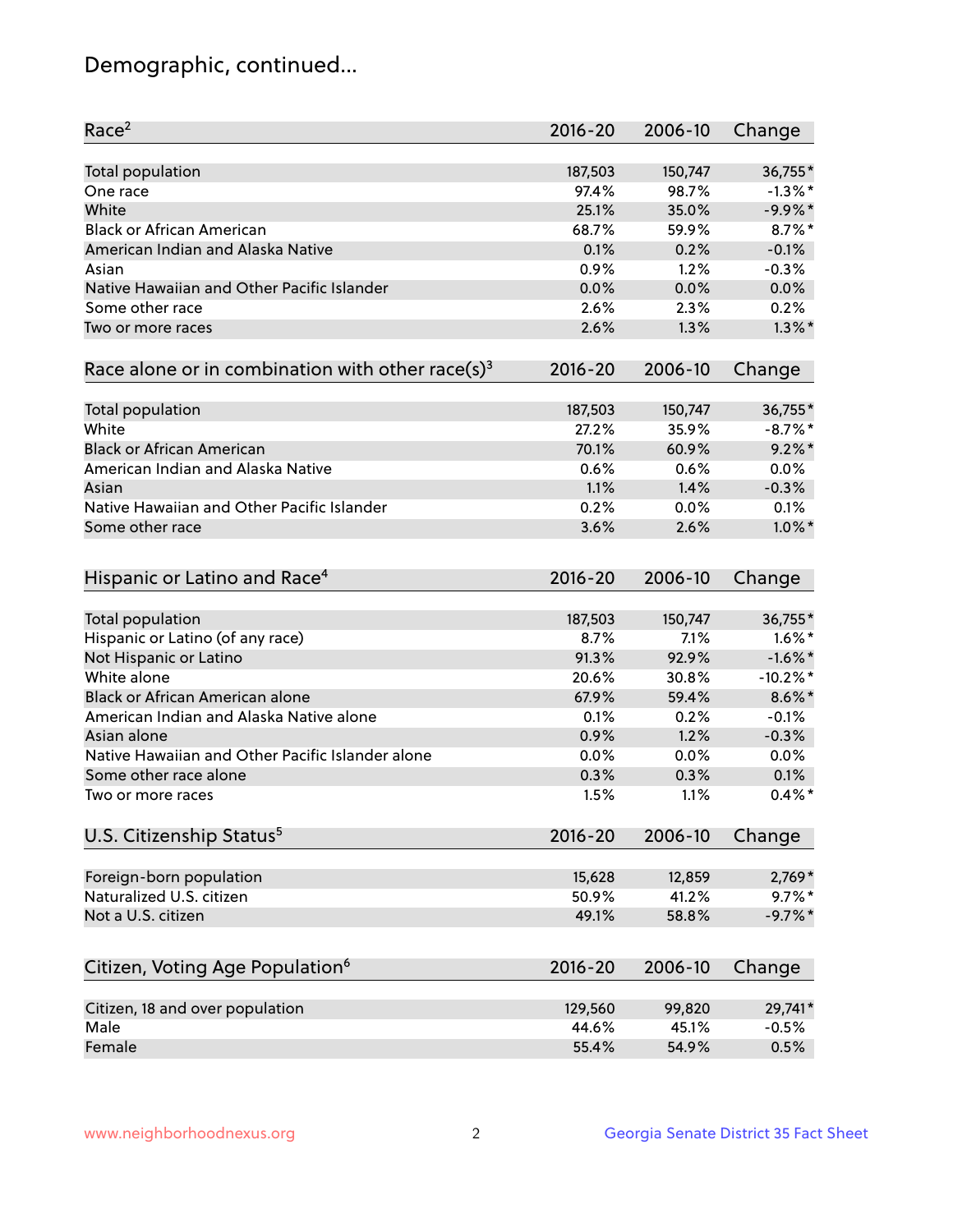#### Economic

| Income <sup>7</sup>                                 | $2016 - 20$ | 2006-10 | Change     |
|-----------------------------------------------------|-------------|---------|------------|
|                                                     |             |         |            |
| All households                                      | 65,923      | 54,175  | $11,748*$  |
| Less than \$10,000                                  | $5.7\%$     | 5.7%    | $-0.0\%$   |
| \$10,000 to \$14,999                                | 2.7%        | 4.2%    | $-1.4\%$ * |
| \$15,000 to \$24,999                                | 8.6%        | 9.1%    | $-0.4%$    |
| \$25,000 to \$34,999                                | 10.3%       | 9.9%    | 0.4%       |
| \$35,000 to \$49,999                                | 12.2%       | 16.9%   | $-4.7%$ *  |
| \$50,000 to \$74,999                                | 19.0%       | 20.0%   | $-1.0%$    |
| \$75,000 to \$99,999                                | 15.8%       | 15.4%   | 0.4%       |
| \$100,000 to \$149,999                              | 15.5%       | 13.3%   | $2.2\%$ *  |
| \$150,000 to \$199,999                              | 6.5%        | 3.3%    | $3.2\%$ *  |
| \$200,000 or more                                   | 3.7%        | 2.3%    | $1.4\%$ *  |
| Median household income (dollars)                   | 63,251      | 54,526  | 8,726*     |
| Mean household income (dollars)                     | 75,987      | 66,620  | $9,367*$   |
| With earnings                                       | 84.5%       | 87.8%   | $-3.3\%$ * |
| Mean earnings (dollars)                             | 75,278      | 66,248  | 9,029*     |
| <b>With Social Security</b>                         | 24.0%       | 17.4%   | $6.6\%$ *  |
| Mean Social Security income (dollars)               | 18,715      | 15,086  | $3,629*$   |
| With retirement income                              | 18.4%       | 13.1%   | $5.3\%$ *  |
| Mean retirement income (dollars)                    | 21,848      | 21,863  | $-15$      |
| With Supplemental Security Income                   | 4.7%        | 3.2%    | $1.5\%$ *  |
| Mean Supplemental Security Income (dollars)         | 6,791       | 8,081   | $-1,290*$  |
| With cash public assistance income                  | 1.6%        | 1.8%    | $-0.3%$    |
| Mean cash public assistance income (dollars)        | 73          | 3,572   | $-3,499*$  |
| With Food Stamp/SNAP benefits in the past 12 months | 14.3%       | 9.7%    | 4.5%*      |
|                                                     |             |         |            |
| Families                                            | 44,164      | 37,642  | $6,522*$   |
| Less than \$10,000                                  | 3.8%        | 4.6%    | $-0.7%$    |
| \$10,000 to \$14,999                                | 1.5%        | 3.5%    | $-1.9%$ *  |
| \$15,000 to \$24,999                                | 6.5%        | 7.6%    | $-1.1%$    |
| \$25,000 to \$34,999                                | 8.0%        | 9.0%    | $-1.0%$    |
| \$35,000 to \$49,999                                | 10.7%       | 14.1%   | $-3.5\%$ * |
| \$50,000 to \$74,999                                | 18.4%       | 20.8%   | $-2.4\%$ * |
| \$75,000 to \$99,999                                | 17.7%       | 17.3%   | 0.4%       |
| \$100,000 to \$149,999                              | 19.6%       | 16.2%   | $3.4\%$ *  |
| \$150,000 to \$199,999                              | 8.8%        | 3.9%    | 4.9%*      |
| \$200,000 or more                                   | 5.0%        | 3.1%    | $1.9\%$ *  |
| Median family income (dollars)                      | 76,519      | 62,788  | 13,731*    |
| Mean family income (dollars)                        | 88,268      | 74,088  | 14,181*    |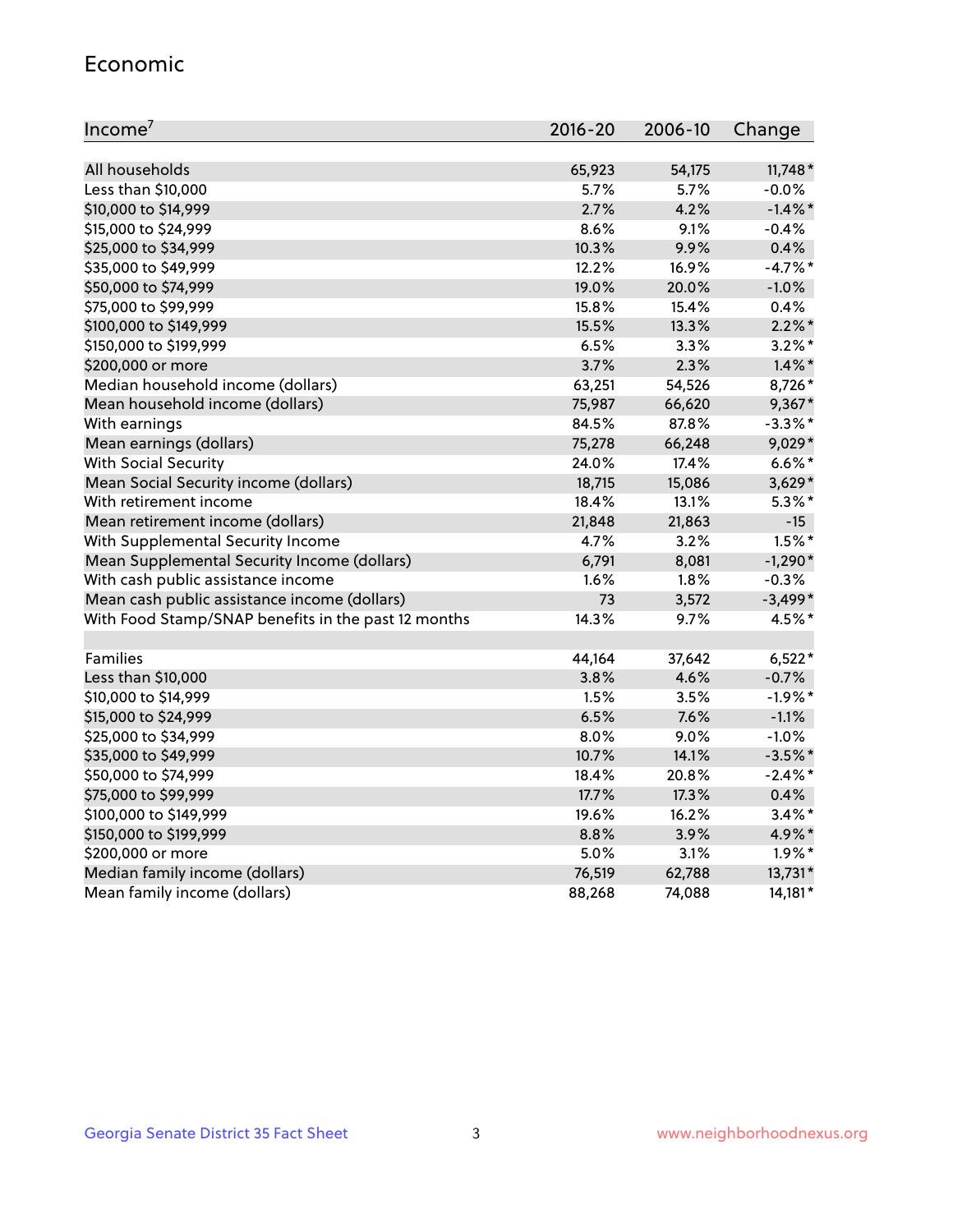## Economic, continued...

| Income, continued <sup>8</sup>                                        | $2016 - 20$ | 2006-10 | Change    |
|-----------------------------------------------------------------------|-------------|---------|-----------|
|                                                                       |             |         |           |
| Nonfamily households                                                  | 21,759      | 16,533  | $5,226*$  |
| Median nonfamily income (dollars)                                     | 40,074      | 39,461  | 612       |
| Mean nonfamily income (dollars)                                       | 46,401      | 45,678  | 724       |
| Median earnings for workers (dollars)                                 | 36,203      | 33,980  | $2,223*$  |
| Median earnings for male full-time, year-round workers                | 47,483      | 43,783  | 3,700*    |
| (dollars)                                                             |             |         |           |
| Median earnings for female full-time, year-round workers<br>(dollars) | 41,933      | 39,706  | $2,226*$  |
| Per capita income (dollars)                                           | 27,991      | 24,676  | $3,315*$  |
|                                                                       |             |         |           |
| Families and People Below Poverty Level <sup>9</sup>                  | 2016-20     | 2006-10 | Change    |
|                                                                       |             |         |           |
| <b>All families</b>                                                   | 9.4%        | 9.9%    | $-0.5%$   |
| With related children under 18 years                                  | 13.5%       | 13.3%   | 0.3%      |
| With related children under 5 years only                              | 19.3%       | 10.2%   | 9.1%      |
| Married couple families                                               | 3.9%        | 4.6%    | $-0.6%$   |
| With related children under 18 years                                  | 4.8%        | 5.0%    | $-0.3%$   |
| With related children under 5 years only                              | 9.0%        | 3.1%    | 5.9%      |
| Families with female householder, no husband present                  | 19.6%       | 21.1%   | $-1.4%$   |
| With related children under 18 years                                  | 26.7%       | 24.9%   | 1.8%      |
| With related children under 5 years only                              | 36.8%       | 27.4%   | 9.4%      |
| All people                                                            | 11.5%       | 11.7%   | $-0.3%$   |
| Under 18 years                                                        | 16.9%       | 16.6%   | 0.3%      |
| Related children under 18 years                                       | 16.6%       | 16.2%   | 0.4%      |
| Related children under 5 years                                        | 22.7%       | 16.2%   | 6.5%      |
| Related children 5 to 17 years                                        | 14.4%       | 16.2%   | $-1.8%$   |
| 18 years and over                                                     | 9.4%        | 9.7%    | $-0.3%$   |
|                                                                       | 9.4%        |         |           |
| 18 to 64 years                                                        |             | 9.8%    | $-0.4%$   |
| 65 years and over                                                     | 10.0%       | 9.3%    | 0.7%      |
| People in families                                                    | 9.9%        | 10.8%   | $-0.9%$   |
| Unrelated individuals 15 years and over                               | 19.8%       | 17.1%   | 2.8%      |
|                                                                       |             |         |           |
| Non-Hispanic white people                                             | 11.2%       | 8.1%    | $3.1\%$ * |
| Black or African-American people                                      | 10.8%       | 12.9%   | $-2.0%$   |
| Asian people                                                          | 4.2%        | 20.5%   | $-16.2%$  |
| Hispanic or Latino people                                             | 17.2%       | 16.7%   | 0.5%      |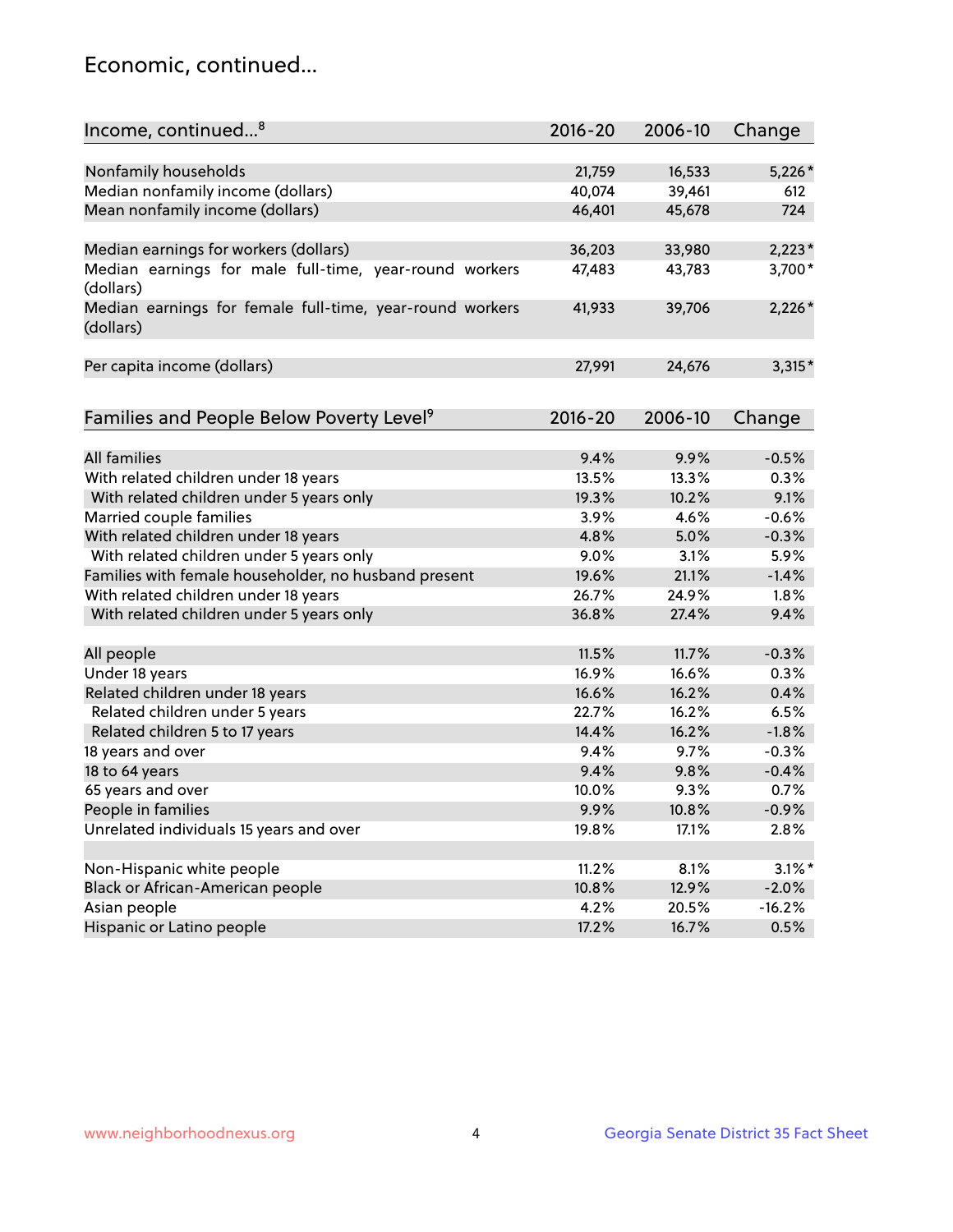## Employment

| Employment Status <sup>10</sup>                                                               | $2016 - 20$ | 2006-10 | Change     |
|-----------------------------------------------------------------------------------------------|-------------|---------|------------|
|                                                                                               |             |         |            |
| Population 16 years and over                                                                  | 142,258     | 111,738 | 30,520*    |
| In labor force                                                                                | 69.3%       | 73.0%   | $-3.6\%$ * |
| Civilian labor force                                                                          | 69.2%       | 72.5%   | $-3.3\%$ * |
| Employed                                                                                      | 64.3%       | 64.4%   | $-0.1%$    |
| Unemployed                                                                                    | 4.9%        | 8.1%    | $-3.2\%$ * |
| <b>Armed Forces</b>                                                                           | 0.2%        | 0.5%    | $-0.3%$    |
| Not in labor force                                                                            | 30.7%       | 27.0%   | $3.6\%$ *  |
| Civilian labor force                                                                          | 98,408      | 81,036  | 17,372*    |
| <b>Unemployment Rate</b>                                                                      | 7.1%        | 11.2%   | $-4.1%$ *  |
|                                                                                               |             |         |            |
| Females 16 years and over                                                                     | 78,030      | 60,297  | 17,733*    |
| In labor force                                                                                | 67.9%       | 69.1%   | $-1.2%$    |
| Civilian labor force                                                                          | 67.8%       | 68.8%   | $-1.0%$    |
| Employed                                                                                      | 62.8%       | 60.7%   | 2.2%       |
| Own children of the householder under 6 years                                                 | 14,976      | 13,671  | 1,305      |
| All parents in family in labor force                                                          | 72.1%       | 71.7%   | 0.4%       |
|                                                                                               |             |         |            |
| Own children of the householder 6 to 17 years                                                 | 32,408      | 27,808  | 4,600*     |
| All parents in family in labor force                                                          | 83.5%       | 80.3%   | 3.1%       |
|                                                                                               |             |         |            |
| Industry <sup>11</sup>                                                                        | $2016 - 20$ | 2006-10 | Change     |
| Civilian employed population 16 years and over                                                | 91,429      | 71,948  | 19,481*    |
| Agriculture, forestry, fishing and hunting, and mining                                        | 0.1%        | 0.2%    | $-0.1%$    |
| Construction                                                                                  | 5.7%        | 6.4%    | $-0.8%$    |
| Manufacturing                                                                                 | 7.5%        | 8.7%    | $-1.2%$ *  |
| Wholesale trade                                                                               | 2.8%        | 3.9%    | $-1.1\%$ * |
| Retail trade                                                                                  | 10.2%       | 11.7%   | $-1.6\%$ * |
| Transportation and warehousing, and utilities                                                 | 11.5%       | 10.6%   | 1.0%       |
| Information                                                                                   | 3.1%        | 3.4%    | $-0.3%$    |
| Finance and insurance, and real estate and rental and leasing                                 | 5.6%        | 6.3%    | $-0.7%$    |
|                                                                                               |             |         | $1.8\%$ *  |
| Professional, scientific, and management, and administrative<br>and waste management services | 12.2%       | 10.4%   |            |
| Educational services, and health care and social assistance                                   | 22.6%       | 19.5%   | $3.0\%$ *  |
| Arts, entertainment, and recreation, and accommodation and                                    | 9.5%        | 7.7%    | $1.8\%$ *  |
| food services                                                                                 |             |         |            |
| Other services, except public administration                                                  | 4.2%        | 4.5%    | $-0.3%$    |
| Public administration                                                                         | 5.1%        | 6.7%    | $-1.5%$ *  |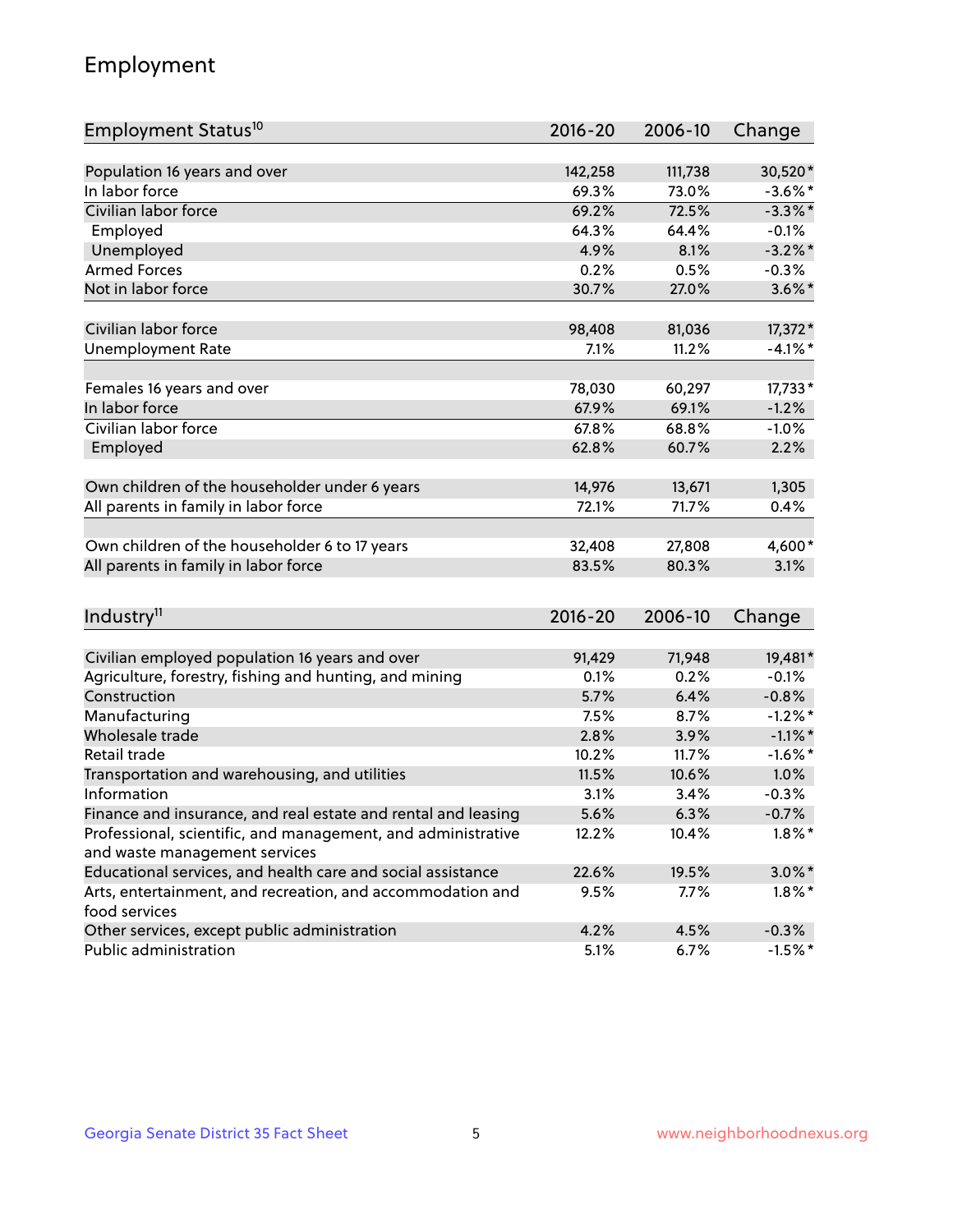## Employment, continued...

| Occupation <sup>12</sup>                                                    | $2016 - 20$ | 2006-10 | Change     |
|-----------------------------------------------------------------------------|-------------|---------|------------|
| Civilian employed population 16 years and over                              | 91,429      | 71,948  | 19,481*    |
| Management, business, science, and arts occupations                         | 37.2%       | 34.1%   | $3.1\%$ *  |
| Service occupations                                                         | 16.8%       | 14.5%   | $2.3\%$ *  |
| Sales and office occupations                                                | 22.5%       | 28.8%   | $-6.3\%$ * |
|                                                                             | 7.1%        |         | $-1.7%$ *  |
| Natural<br>and<br>resources,<br>construction,<br>maintenance<br>occupations |             | 8.7%    |            |
| Production, transportation, and material moving occupations                 | 16.5%       | 13.9%   | $2.6\%$ *  |
| Class of Worker <sup>13</sup>                                               | $2016 - 20$ | 2006-10 | Change     |
| Civilian employed population 16 years and over                              | 91,429      | 71,948  | 19,481*    |
| Private wage and salary workers                                             | 78.7%       | 77.7%   | 1.0%       |
| Government workers                                                          | 15.9%       | 17.5%   | $-1.6\%$ * |
|                                                                             |             |         |            |
| Self-employed in own not incorporated business workers                      | 5.2%        | 4.7%    | 0.4%       |
| Unpaid family workers                                                       | 0.2%        | 0.1%    | 0.1%       |
| Job Flows <sup>14</sup>                                                     | 2019        | 2010    | Change     |
|                                                                             |             |         |            |
| Total Jobs in district                                                      | 67,004      | 50,621  | 16,383     |
| Held by residents of district                                               | 16.6%       | 15.7%   | 0.9%       |
| Held by non-residents of district                                           | 83.4%       | 84.3%   | $-0.9%$    |
| Jobs by Industry Sector <sup>15</sup>                                       | 2019        | 2010    | Change     |
| Total Jobs in district                                                      |             |         |            |
|                                                                             | 67,004      | 50,621  | 16,383     |
| Goods Producing sectors                                                     | 13.3%       | 14.4%   | $-1.1%$    |
| Trade, Transportation, and Utilities sectors                                | 41.4%       | 37.9%   | 3.5%       |
| All Other Services sectors                                                  | 45.3%       | 47.7%   | $-2.4%$    |
| Total Jobs in district held by district residents                           | 11,093      | 7,925   | 3,168      |
| <b>Goods Producing sectors</b>                                              | 12.9%       | 13.8%   | $-0.9%$    |
| Trade, Transportation, and Utilities sectors                                | 30.4%       | 25.3%   | 5.1%       |
| All Other Services sectors                                                  | 56.7%       | 60.9%   | $-4.2%$    |
|                                                                             |             |         |            |
| Jobs by Earnings <sup>16</sup>                                              | 2019        | 2010    | Change     |
| Total Jobs in district                                                      |             |         |            |
|                                                                             | 67,004      | 50,621  | 16,383     |
| Jobs with earnings \$1250/month or less                                     | 23.3%       | 27.1%   | $-3.8%$    |
| Jobs with earnings \$1251/month to \$3333/month                             | 34.4%       | 40.6%   | $-6.1%$    |
| Jobs with earnings greater than \$3333/month                                | 42.3%       | 32.4%   | 9.9%       |
| Total Jobs in district held by district residents                           | 11,093      | 7,925   | 3,168      |
| Jobs with earnings \$1250/month or less                                     | 26.9%       | 29.2%   | $-2.3%$    |
| Jobs with earnings \$1251/month to \$3333/month                             | 36.3%       | 43.7%   | $-7.4%$    |
| Jobs with earnings greater than \$3333/month                                | 36.8%       | 27.2%   | 9.6%       |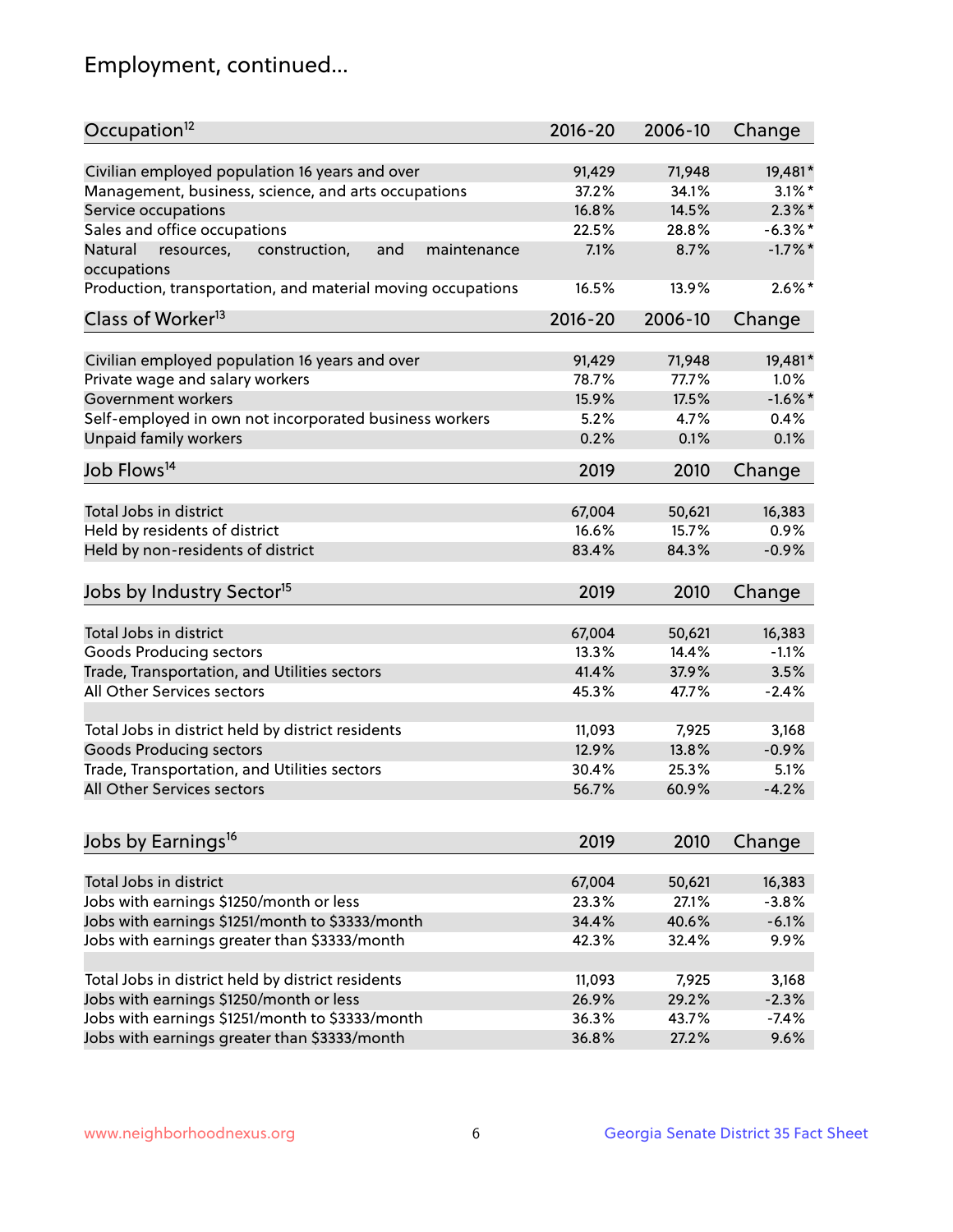## Employment, continued...

| Change  |
|---------|
|         |
| 16,383  |
| $-0.5%$ |
| $-4.2%$ |
| 4.7%    |
|         |
| 3,168   |
| 2.6%    |
| $-5.9%$ |
| 3.3%    |
|         |

#### Education

| School Enrollment <sup>18</sup>                | 2016-20     | 2006-10 | Change     |
|------------------------------------------------|-------------|---------|------------|
|                                                |             |         |            |
| Population 3 years and over enrolled in school | 53,795      | 45,583  | $8,212*$   |
| Nursery school, preschool                      | 6.5%        | 7.1%    | $-0.6%$    |
| Kindergarten                                   | 5.1%        | 4.4%    | $0.7\%$    |
| Elementary school (grades 1-8)                 | 41.4%       | 44.0%   | $-2.6\%$ * |
| High school (grades 9-12)                      | 24.0%       | 21.3%   | $2.6\%$ *  |
| College or graduate school                     | 23.0%       | 23.1%   | $-0.1%$    |
| Educational Attainment <sup>19</sup>           | $2016 - 20$ | 2006-10 | Change     |
|                                                |             |         |            |
| Population 25 years and over                   | 119,043     | 93,811  | 25,232*    |
| Less than 9th grade                            | 3.0%        | 3.9%    | $-1.0%$    |
| 9th to 12th grade, no diploma                  | 7.3%        | 8.1%    | $-0.8%$    |
| High school graduate (includes equivalency)    | 27.4%       | 30.0%   | $-2.6\%$ * |
| Some college, no degree                        | 21.9%       | 23.3%   | $-1.4%$    |
| Associate's degree                             | 9.8%        | 7.2%    | $2.6\%$ *  |
| Bachelor's degree                              | 19.4%       | 17.8%   | $1.7\%$ *  |
| Graduate or professional degree                | 11.1%       | 9.6%    | $1.6\%$ *  |
|                                                |             |         |            |
| Percent high school graduate or higher         | 89.8%       | 87.9%   | $1.8\%$    |
| Percent bachelor's degree or higher            | 30.6%       | 27.3%   | $3.2\%$ *  |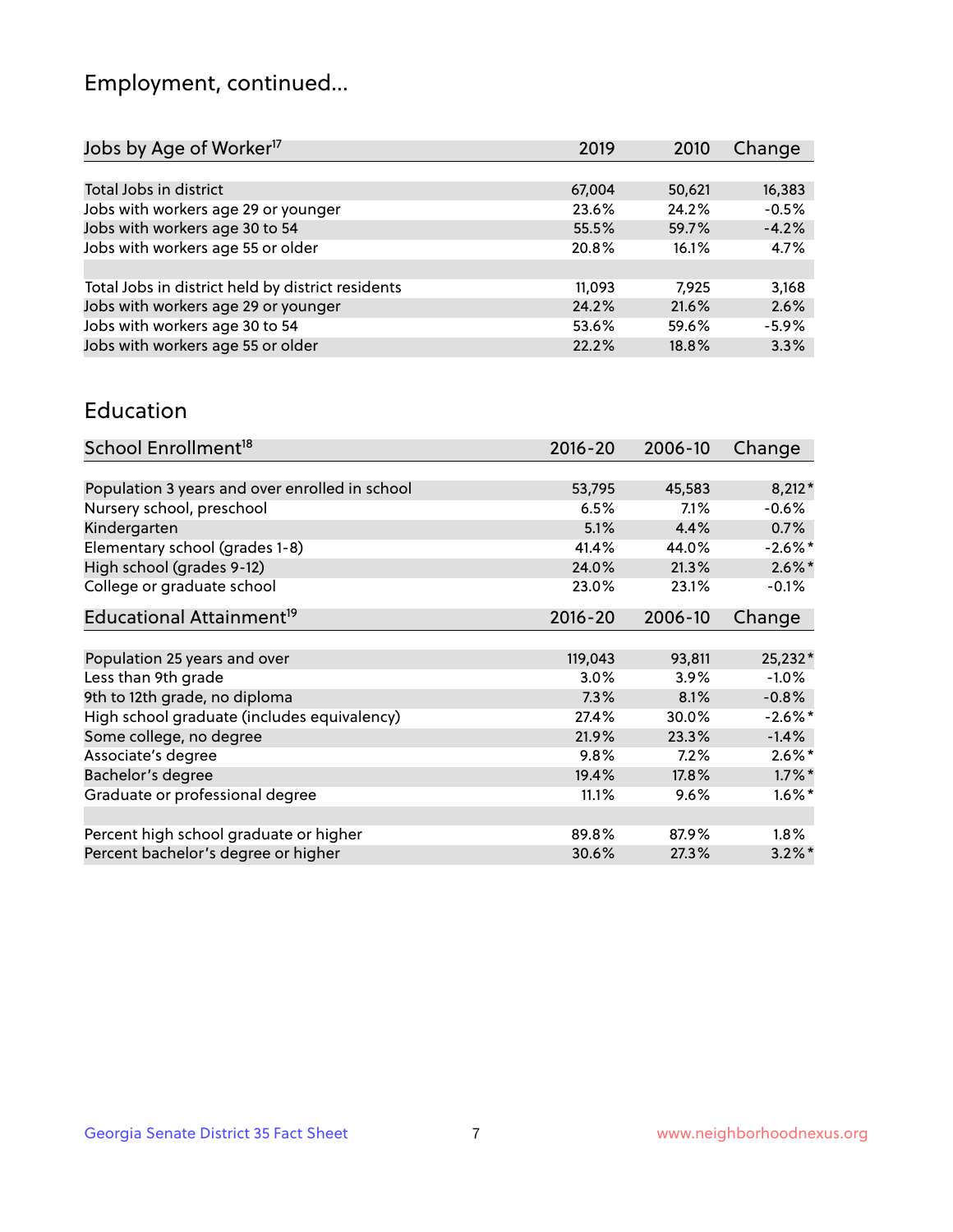## Housing

| Households by Type <sup>20</sup>                     | 2016-20      | 2006-10 | Change                  |
|------------------------------------------------------|--------------|---------|-------------------------|
|                                                      |              |         |                         |
| <b>Total households</b>                              | 65,923       | 54,175  | $11,748*$               |
| Family households (families)                         | 67.0%        | 69.5%   | $-2.5%$ *               |
| With own children under 18 years                     | 32.3%        | 36.3%   | $-4.0\%$ *              |
| Married-couple family                                | 40.1%        | 44.1%   | $-4.0\%$ *              |
| With own children of the householder under 18 years  | 18.6%        | 20.8%   | $-2.2\%$ *              |
| Male householder, no wife present, family            | 6.2%         | 5.4%    | 0.8%                    |
| With own children of the householder under 18 years  | 2.6%         | 2.5%    | 0.1%                    |
| Female householder, no husband present, family       | 20.7%        | 20.0%   | 0.7%                    |
| With own children of the householder under 18 years  | 11.1%        | 12.9%   | $-1.8\%$ *              |
| Nonfamily households                                 | 33.0%        | 30.5%   | $2.5%$ *                |
| Householder living alone                             | 28.3%        | 25.3%   | $2.9\%$ *               |
| 65 years and over                                    | 8.5%         | 4.2%    | 4.3%*                   |
|                                                      |              |         |                         |
| Households with one or more people under 18 years    | 37.2%        | 41.8%   | $-4.5%$ *               |
| Households with one or more people 65 years and over | 23.2%        | 13.3%   | $9.9\%$ *               |
| Average household size                               | 2.82         | 2.77    | $0.05*$                 |
| Average family size                                  | 3.53         | 3.35    | $0.18*$                 |
|                                                      |              |         |                         |
| Housing Occupancy <sup>21</sup>                      | $2016 - 20$  | 2006-10 | Change                  |
| Total housing units                                  | 70,284       | 62,216  |                         |
| Occupied housing units                               | 93.8%        | 87.1%   | 8,068*<br>$6.7\%$ *     |
| Vacant housing units                                 | 6.2%         | 12.9%   | $-6.7\%$ *              |
|                                                      |              |         |                         |
| Homeowner vacancy rate                               | 1.7          | 6.3     | $-4.6*$                 |
| Rental vacancy rate                                  | 5.4          | 12.3    | $-6.9*$                 |
|                                                      |              |         |                         |
| Units in Structure <sup>22</sup>                     | $2016 - 20$  | 2006-10 | Change                  |
| Total housing units                                  | 70,284       | 62,216  | 8,068*                  |
| 1-unit, detached                                     | 73.6%        | 71.8%   | $1.8\%$ *               |
|                                                      |              | 3.0%    |                         |
| 1-unit, attached<br>2 units                          | 4.4%<br>0.6% | 1.6%    | $1.4\%$ *<br>$-1.0\%$ * |
| 3 or 4 units                                         | 2.4%         | 2.2%    |                         |
| 5 to 9 units                                         |              |         | 0.2%<br>0.4%            |
|                                                      | 6.9%         | 6.5%    |                         |
| 10 to 19 units                                       | 5.9%         | 7.9%    | $-2.0\%$ *              |
| 20 or more units                                     | 4.0%         | 4.0%    | $0.0\%$                 |
| Mobile home                                          | 2.2%         | 3.1%    | $-0.9\%$                |
| Boat, RV, van, etc.                                  | 0.0%         | 0.0%    | $0.0\%$                 |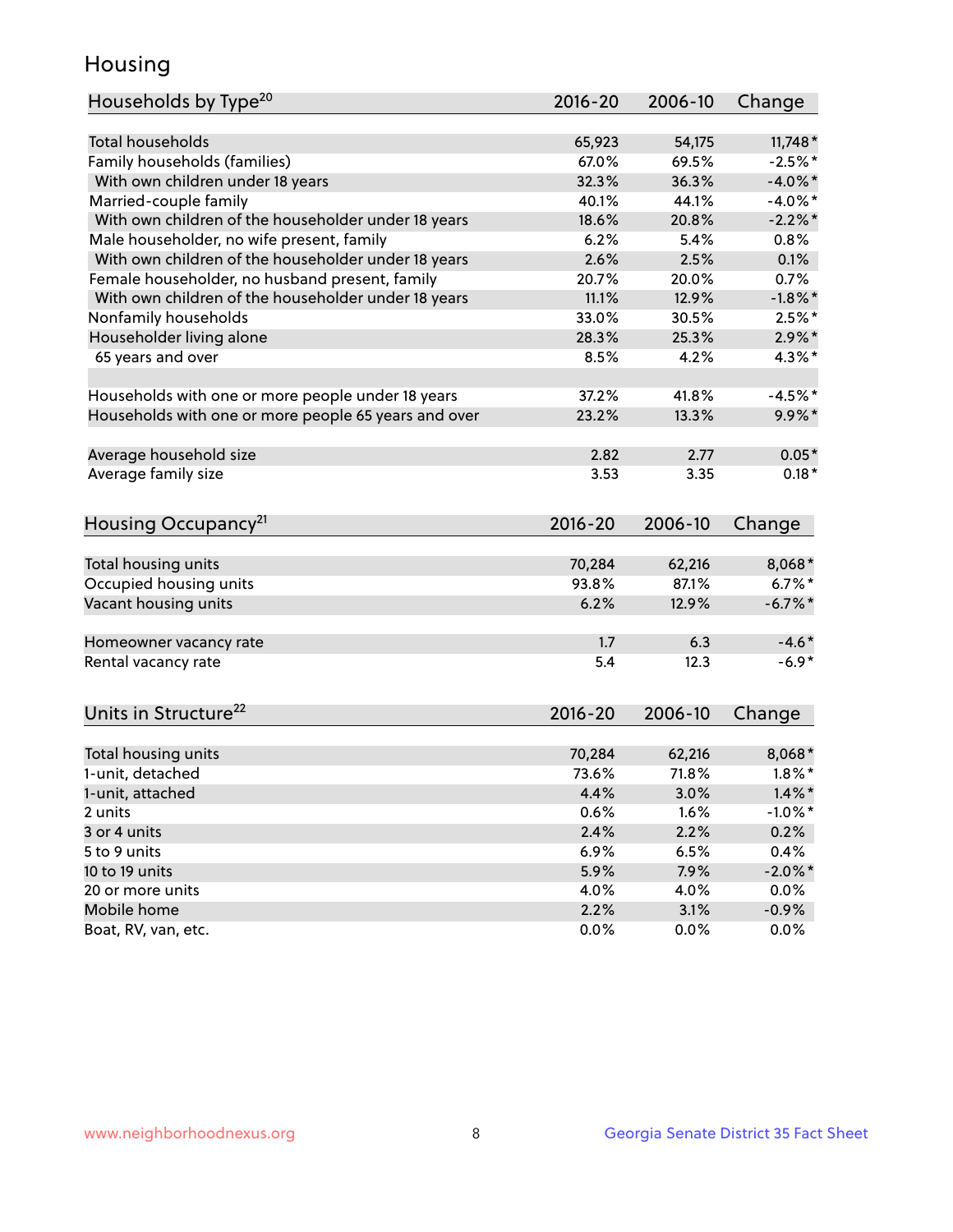## Housing, Continued...

| Year Structure Built <sup>23</sup>             | 2016-20     | 2006-10 | Change     |
|------------------------------------------------|-------------|---------|------------|
| Total housing units                            | 70,284      | 62,216  | 8,068*     |
| Built 2014 or later                            | 4.1%        | (X)     | (X)        |
| Built 2010 to 2013                             | 4.6%        | (X)     | (X)        |
| Built 2000 to 2009                             | 37.9%       | 41.6%   | $-3.7\%$ * |
| Built 1990 to 1999                             | 14.8%       | 16.1%   | $-1.4%$    |
| Built 1980 to 1989                             | 14.6%       | 14.6%   | 0.0%       |
| Built 1970 to 1979                             | 13.9%       | 15.0%   | $-1.0%$    |
| Built 1960 to 1969                             | 6.1%        | 6.7%    | $-0.6%$    |
| Built 1950 to 1959                             | 2.8%        | 3.6%    | $-0.8%$    |
| Built 1940 to 1949                             | 0.7%        | 1.3%    | $-0.5%$    |
| Built 1939 or earlier                          | 0.5%        | 1.2%    | $-0.7%$    |
| Housing Tenure <sup>24</sup>                   | $2016 - 20$ | 2006-10 | Change     |
| Occupied housing units                         | 65,923      | 54,175  | $11,748*$  |
| Owner-occupied                                 | 60.5%       | 68.1%   | $-7.7\%$ * |
| Renter-occupied                                | 39.5%       | 31.9%   | $7.7\%$ *  |
| Average household size of owner-occupied unit  | 2.94        | 2.82    | $0.12*$    |
| Average household size of renter-occupied unit | 2.65        | 2.66    | $-0.02$    |
| Residence 1 Year Ago <sup>25</sup>             | $2016 - 20$ | 2006-10 | Change     |
| Population 1 year and over                     | 183,849     | 148,395 | 35,454*    |
| Same house                                     | 86.5%       | 78.9%   | $7.6\%$ *  |
| Different house in the U.S.                    | 13.3%       | 20.8%   | $-7.5%$ *  |
| Same county                                    | 4.3%        | 9.3%    | $-5.0\%$ * |
| Different county                               | 9.0%        | 11.5%   | $-2.5%$ *  |
| Same state                                     | 6.7%        | 7.1%    | $-0.4%$    |
| Different state                                | 2.3%        | 4.4%    | $-2.1\%$ * |
| Abroad                                         | 0.2%        | 0.3%    | $-0.1%$    |
| Value of Housing Unit <sup>26</sup>            | $2016 - 20$ | 2006-10 | Change     |
| Owner-occupied units                           | 39,856      | 36,904  | 2,952*     |
| Less than \$50,000                             | 3.4%        | 4.5%    | $-1.0%$    |
| \$50,000 to \$99,999                           | 9.4%        | 10.0%   | $-0.7%$    |
| \$100,000 to \$149,999                         | 21.1%       | 26.5%   | $-5.4\%$ * |
| \$150,000 to \$199,999                         | 25.6%       | 27.0%   | $-1.4%$    |
| \$200,000 to \$299,999                         | 26.2%       | 20.0%   | $6.3\%$ *  |
| \$300,000 to \$499,999                         | 12.6%       | 9.9%    | $2.7\%$ *  |
| \$500,000 to \$999,999                         | 1.3%        | 1.6%    | $-0.3%$    |
| \$1,000,000 or more                            | 0.3%        | 0.5%    | $-0.2%$    |
| Median (dollars)                               | 175,601     | 164,048 | $11,553*$  |
| Mortgage Status <sup>27</sup>                  | $2016 - 20$ | 2006-10 | Change     |
| Owner-occupied units                           | 39,856      | 36,904  | $2,952*$   |
| Housing units with a mortgage                  | 77.3%       | 83.5%   | $-6.1\%$ * |
| Housing units without a mortgage               | 22.7%       | 16.5%   | $6.1\%$ *  |
|                                                |             |         |            |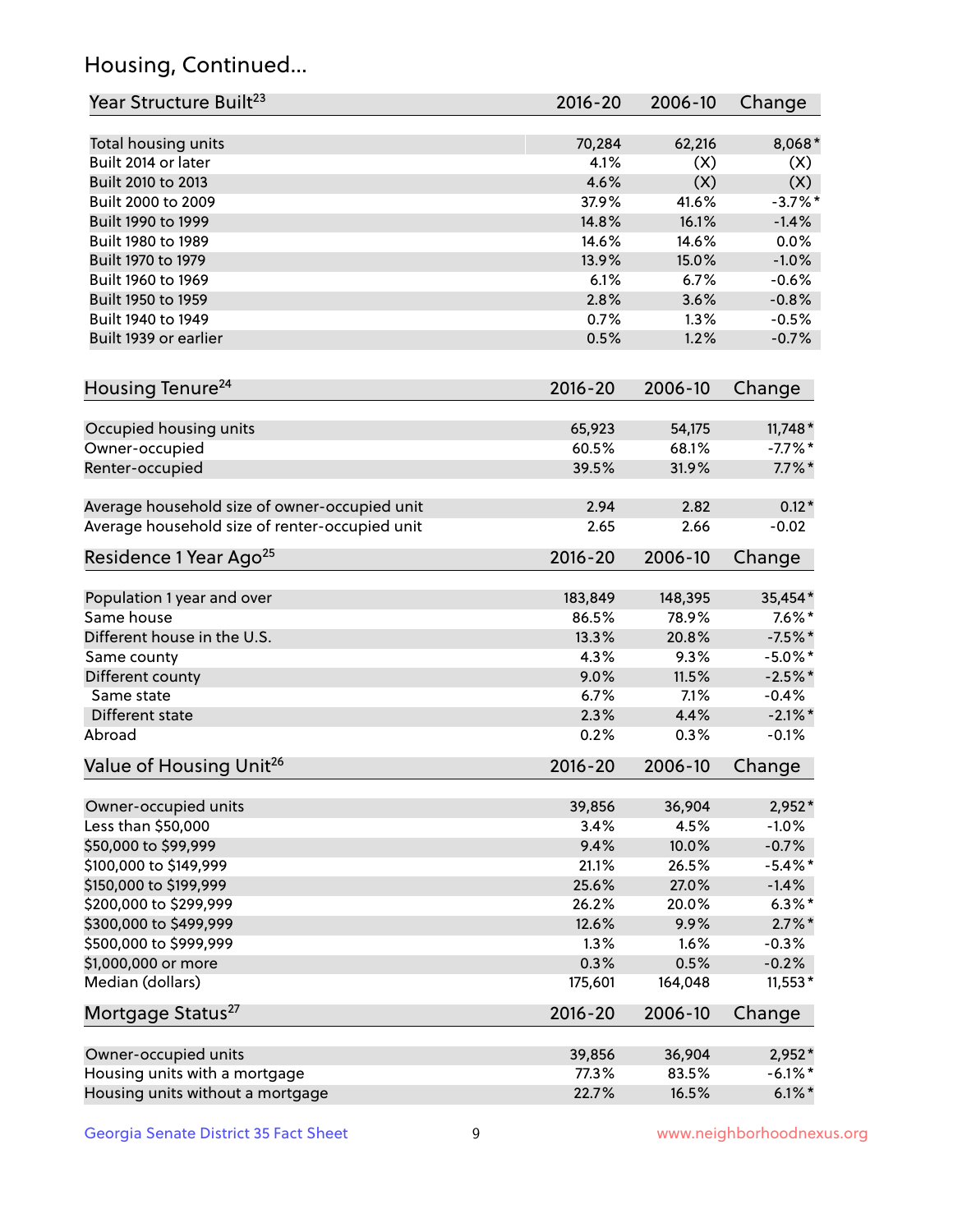## Housing, Continued...

| Selected Monthly Owner Costs <sup>28</sup>                                            | 2016-20 | 2006-10 | Change      |
|---------------------------------------------------------------------------------------|---------|---------|-------------|
| Housing units with a mortgage                                                         | 30,817  | 30,797  | 20          |
| Less than \$300                                                                       | 0.1%    | 0.2%    | $-0.1%$     |
| \$300 to \$499                                                                        | 0.8%    | 1.4%    | $-0.5%$     |
| \$500 to \$999                                                                        | 16.2%   | 11.4%   | 4.9%*       |
| \$1,000 to \$1,499                                                                    | 36.7%   | 36.4%   | 0.3%        |
| \$1,500 to \$1,999                                                                    | 28.6%   | 25.8%   | $2.8\%$ *   |
| \$2,000 to \$2,999                                                                    | 15.3%   | 20.1%   | $-4.8\%$ *  |
| \$3,000 or more                                                                       | 2.2%    | 4.8%    | $-2.5%$ *   |
| Median (dollars)                                                                      | 1,438   | 1,512   | $-74*$      |
| Housing units without a mortgage                                                      | 9,039   | 6,107   | 2,932*      |
| Less than \$150                                                                       | 1.9%    | 2.3%    | $-0.4%$     |
| \$150 to \$249                                                                        | 12.2%   | 16.0%   | $-3.8%$     |
| \$250 to \$349                                                                        | 22.9%   | 30.4%   | $-7.4\%$ *  |
| \$350 to \$499                                                                        | 32.1%   | 28.3%   | 3.8%        |
| \$500 to \$699                                                                        | 20.3%   | 16.6%   | 3.7%        |
| \$700 or more                                                                         | 10.5%   | 6.5%    | 4.0%        |
| Median (dollars)                                                                      | 400     | 355     | 45*         |
| Household Income <sup>29</sup>                                                        |         |         |             |
| Housing units with a mortgage (excluding units where<br>SMOCAPI cannot be computed)   | 30,602  | 30,609  | $-7$        |
| Less than 20.0 percent                                                                | 46.3%   | 28.4%   | 17.9%*      |
| 20.0 to 24.9 percent                                                                  | 15.7%   | 15.5%   | 0.3%        |
| 25.0 to 29.9 percent                                                                  | 10.0%   | 13.9%   | $-3.8\%$ *  |
| 30.0 to 34.9 percent                                                                  | 6.1%    | 10.2%   | $-4.1\%$ *  |
| 35.0 percent or more                                                                  | 21.9%   | 32.1%   | $-10.2\%$ * |
| Not computed                                                                          | 216     | 188     | 27          |
| Housing unit without a mortgage (excluding units where<br>SMOCAPI cannot be computed) | 8,845   | 6,045   | 2,800*      |
| Less than 10.0 percent                                                                | 53.7%   | 53.1%   | 0.6%        |
| 10.0 to 14.9 percent                                                                  | 19.8%   | 17.7%   | 2.1%        |
| 15.0 to 19.9 percent                                                                  | 10.8%   | 8.5%    | 2.3%        |
| 20.0 to 24.9 percent                                                                  | 5.0%    | 5.0%    | $-0.0%$     |
| 25.0 to 29.9 percent                                                                  | 2.6%    | 3.5%    | $-0.9%$     |
| 30.0 to 34.9 percent                                                                  | 2.3%    | 1.7%    | 0.7%        |
| 35.0 percent or more                                                                  | 5.7%    | 10.5%   | $-4.7%$     |
| Not computed                                                                          | 194     | 62      | 132         |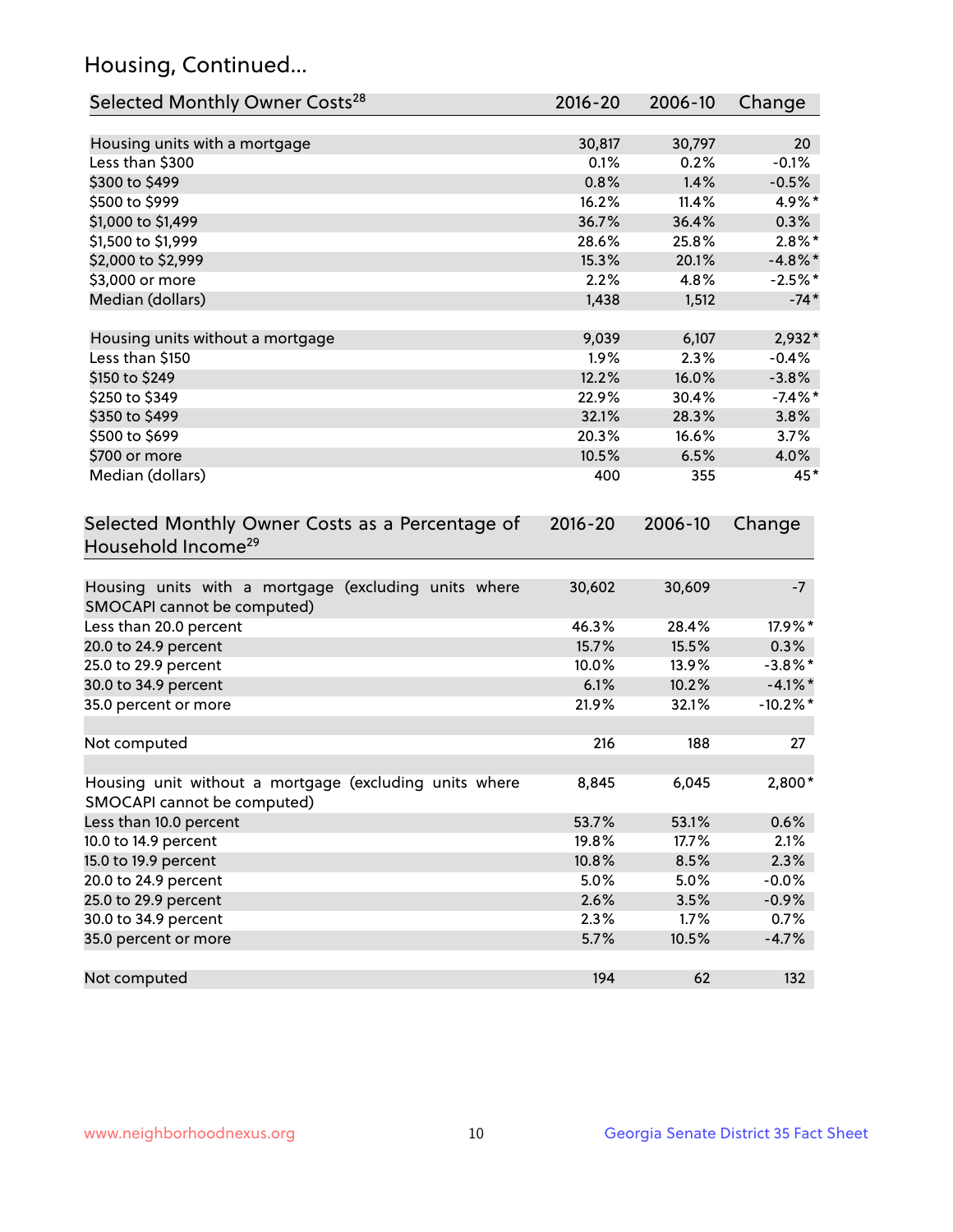## Housing, Continued...

| Gross Rent <sup>30</sup>   | $2016 - 20$ | 2006-10 | Change     |
|----------------------------|-------------|---------|------------|
|                            |             |         |            |
| Occupied units paying rent | 25,485      | 16,757  | $8,727*$   |
| Less than \$200            | 0.2%        | 0.6%    | $-0.4%$    |
| \$200 to \$499             | 3.8%        | 4.6%    | $-0.8%$    |
| \$500 to \$749             | 5.8%        | 21.3%   | $-15.5%$ * |
| \$750 to \$999             | 21.7%       | 37.2%   | $-15.5%$ * |
| \$1,000 to \$1,499         | 50.8%       | 30.5%   | 20.3%*     |
| \$1,500 to \$1,999         | 14.4%       | 4.9%    | $9.5%$ *   |
| \$2,000 or more            | 3.2%        | 0.9%    | 2.4%       |
| Median (dollars)           | 1,142       | 1,037   | $106*$     |
|                            |             |         |            |
| No rent paid               | 582         | 514     | 68         |

| Gross Rent as a Percentage of Household Income <sup>31</sup>                   | $2016 - 20$ | 2006-10 | Change  |
|--------------------------------------------------------------------------------|-------------|---------|---------|
|                                                                                |             |         |         |
| Occupied units paying rent (excluding units where GRAPI<br>cannot be computed) | 24,904      | 16,402  | 8,501*  |
| Less than 15.0 percent                                                         | $11.6\%$    | 11.5%   | $0.0\%$ |
| 15.0 to 19.9 percent                                                           | 12.4%       | 10.0%   | 2.3%    |
| 20.0 to 24.9 percent                                                           | 12.4%       | 14.4%   | $-1.9%$ |
| 25.0 to 29.9 percent                                                           | 10.5%       | 11.8%   | $-1.3%$ |
| 30.0 to 34.9 percent                                                           | $11.6\%$    | 9.5%    | 2.1%    |
| 35.0 percent or more                                                           | 41.5%       | 42.7%   | $-1.2%$ |
|                                                                                |             |         |         |
| Not computed                                                                   | 1,163       | 869     | 295     |

## Transportation

| Commuting to Work <sup>32</sup>           | 2016-20 | 2006-10 | Change     |
|-------------------------------------------|---------|---------|------------|
|                                           |         |         |            |
| Workers 16 years and over                 | 90,150  | 70,049  | 20,101*    |
| Car, truck, or van - drove alone          | 80.4%   | 80.0%   | 0.4%       |
| Car, truck, or van - carpooled            | 8.6%    | 12.1%   | $-3.5%$ *  |
| Public transportation (excluding taxicab) | $1.8\%$ | 3.1%    | $-1.3\%$ * |
| Walked                                    | 0.3%    | 0.6%    | $-0.3%$    |
| Other means                               | $1.8\%$ | $0.8\%$ | $1.0\%$ *  |
| Worked at home                            | 7.1%    | 3.4%    | $3.7\%$ *  |
|                                           |         |         |            |
| Mean travel time to work (minutes)        | 32.6    | 32.1    | 0.4        |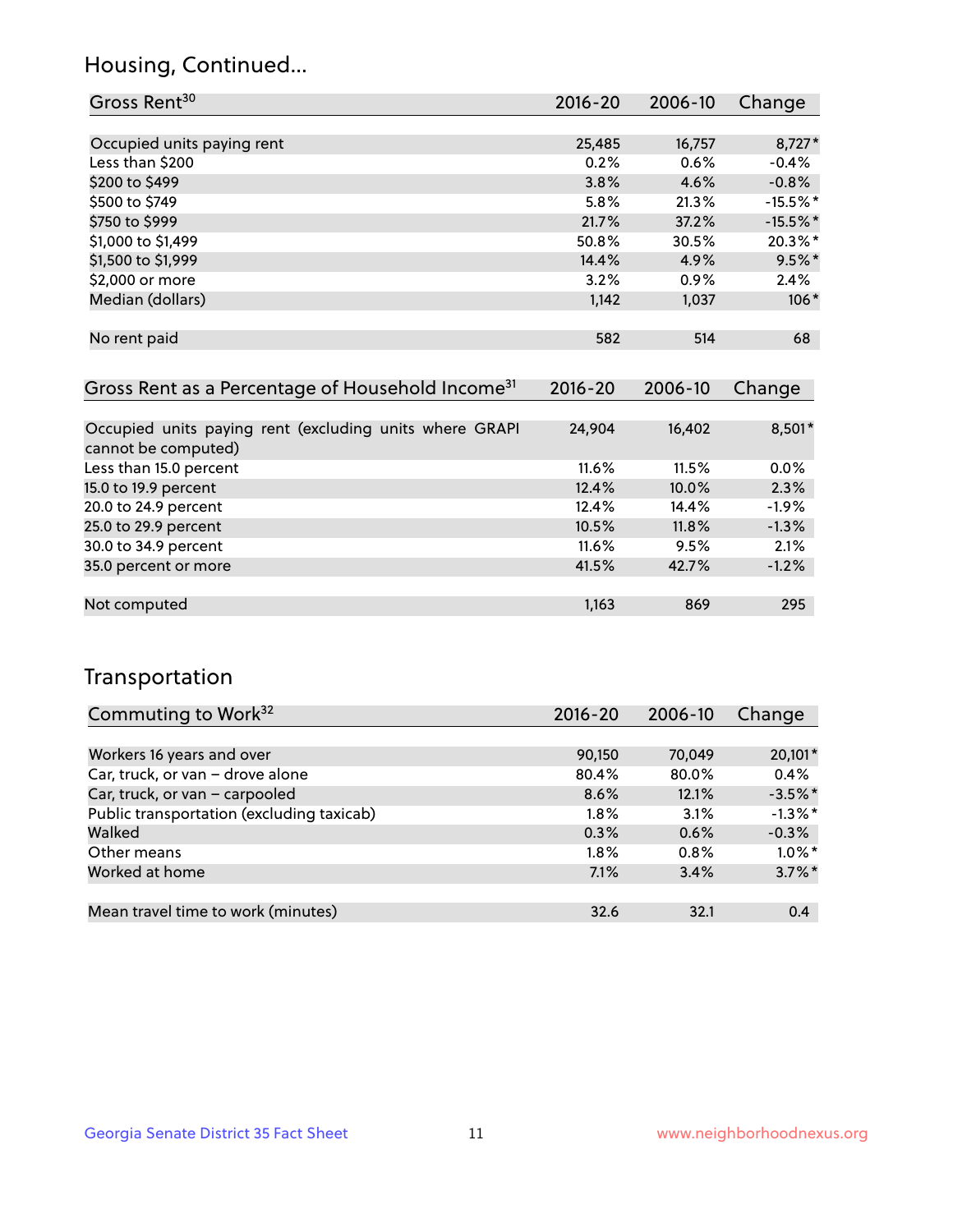## Transportation, Continued...

| Vehicles Available <sup>33</sup> | 2016-20 | 2006-10 | Change    |
|----------------------------------|---------|---------|-----------|
|                                  |         |         |           |
| Occupied housing units           | 65,923  | 54,175  | $11,748*$ |
| No vehicles available            | 4.1%    | 4.2%    | $-0.1%$   |
| 1 vehicle available              | 34.2%   | 35.6%   | $-1.5%$   |
| 2 vehicles available             | 40.1%   | 38.9%   | 1.2%      |
| 3 or more vehicles available     | 21.7%   | 21.3%   | 0.3%      |

#### Health

| Health Insurance coverage <sup>34</sup>                 | 2016-20 |
|---------------------------------------------------------|---------|
|                                                         |         |
| Civilian Noninstitutionalized Population                | 186,004 |
| With health insurance coverage                          | 88.5%   |
| With private health insurance coverage                  | 68.0%   |
| With public health coverage                             | 30.1%   |
| No health insurance coverage                            | 11.5%   |
| Civilian Noninstitutionalized Population Under 19 years | 53,821  |
| No health insurance coverage                            | 6.1%    |
| Civilian Noninstitutionalized Population 19 to 64 years | 112,183 |
| In labor force:                                         | 90,821  |
| Employed:                                               | 85,246  |
| With health insurance coverage                          | 86.7%   |
| With private health insurance coverage                  | 82.5%   |
| With public coverage                                    | 7.7%    |
| No health insurance coverage                            | 13.3%   |
| Unemployed:                                             | 5,575   |
| With health insurance coverage                          | 67.6%   |
| With private health insurance coverage                  | 40.4%   |
| With public coverage                                    | 29.6%   |
| No health insurance coverage                            | 32.4%   |
| Not in labor force:                                     | 21,361  |
| With health insurance coverage                          | 77.7%   |
| With private health insurance coverage                  | 50.4%   |
| With public coverage                                    | 34.9%   |
| No health insurance coverage                            | 22.3%   |